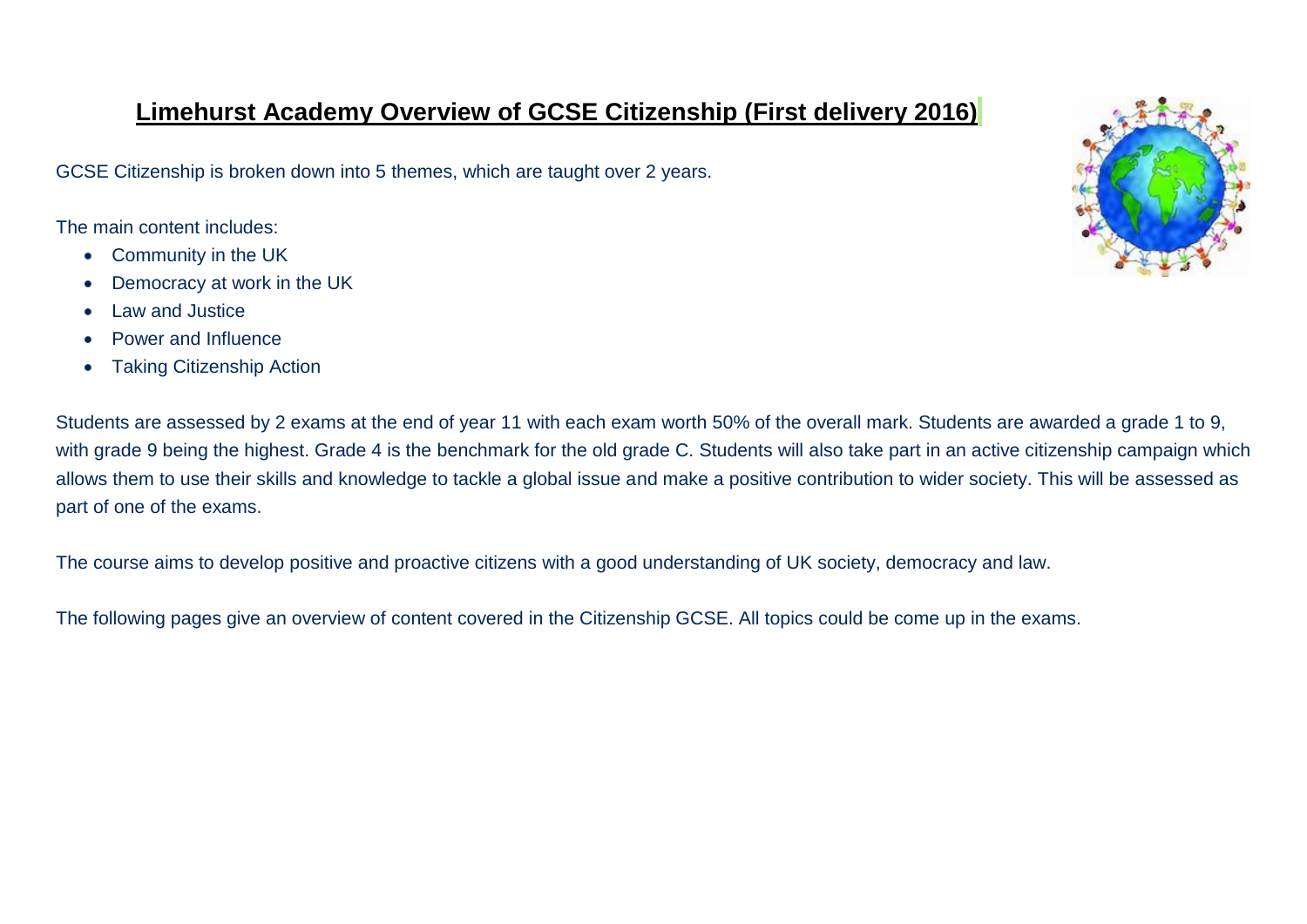# **Theme A: Living together in the UK**

| <b>Lesson Themes</b>                                                  | <b>Learning Outcomes</b>                                                                                        |  |
|-----------------------------------------------------------------------|-----------------------------------------------------------------------------------------------------------------|--|
| Introduction to the course                                            | To understand why learning about Citizenship is important and to consider how the course will<br>be structured. |  |
| What is a community?                                                  | To understand what community means.                                                                             |  |
|                                                                       | To identify a range of communities that exist in Britain.                                                       |  |
|                                                                       | To recognise which communities they might belong to.                                                            |  |
| A melting pot?                                                        | To consider whether Britain is a melting-pot society                                                            |  |
|                                                                       | To investigate another society as a means to stimulate discussion about Britain.                                |  |
| Religious understanding                                               | To appreciate similarities and differences between religions.                                                   |  |
|                                                                       | To start to understand the multitude of religions in the United Kingdom.                                        |  |
|                                                                       | To start to make links between religious freedom and human rights.                                              |  |
| Changing patterns                                                     | To start to understand the changing composition of the UK population.                                           |  |
|                                                                       | To investigate national migration trends using data.                                                            |  |
| Study of changing patterns locally                                    | To develop skills of using primary research to investigate changing population patterns locally.                |  |
| Migration – why does it happen?<br>(economic refugees/asylum seekers) | To consider why different people move to the UK.                                                                |  |
|                                                                       | To gain an understanding of what it means to be a refugee/asylum seeker.                                        |  |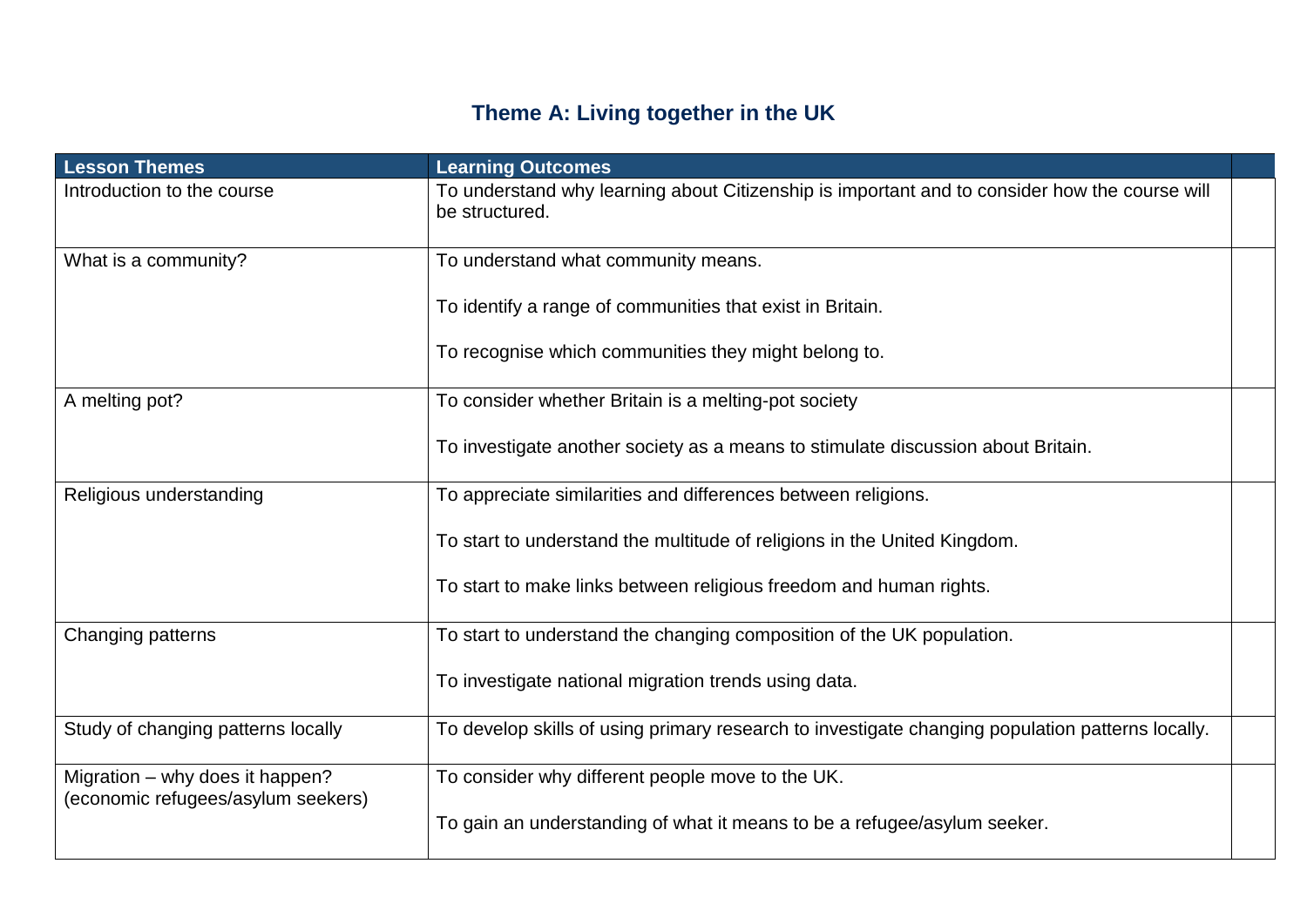| <b>Lesson Themes</b>                                         | <b>Learning Outcomes</b>                                                                                                     |  |
|--------------------------------------------------------------|------------------------------------------------------------------------------------------------------------------------------|--|
| Migration - advantages/ disadvantages                        | To understand the impacts of migration on the UK.                                                                            |  |
|                                                              | To be able to critically analyse sources of information on migration.                                                        |  |
| What is identity? Identity in the UK                         | Understand what identity means and what factors are important to people.                                                     |  |
|                                                              | Understand multiple identities and what sometimes causes conflict between identities.                                        |  |
| What is respect? Introduction to human<br>rights             | To consider what rights children should be entitled to receive.                                                              |  |
|                                                              | To understand the link between rights and responsibilities.                                                                  |  |
| How did human rights begin?                                  | To understand the historical development of human rights.                                                                    |  |
|                                                              | To start to consider which human rights might matter the most to themselves and others living<br>in different circumstances. |  |
|                                                              | To appreciate how human rights can apply in a variety of real-life cases.                                                    |  |
| Human rights in the community/equality<br>and discrimination | To understand discrimination and how it impacts on people's everyday lives.                                                  |  |
| How can we develop community<br>cohesion?                    | To consider ways in which discrimination can be overcome.                                                                    |  |
|                                                              | To understand how a lack of community cohesion can be a problem, and what can be done to<br>improve such a situation.        |  |
| Can human rights conflict with each other?                   | To consider how one person's rights can often impact on others.                                                              |  |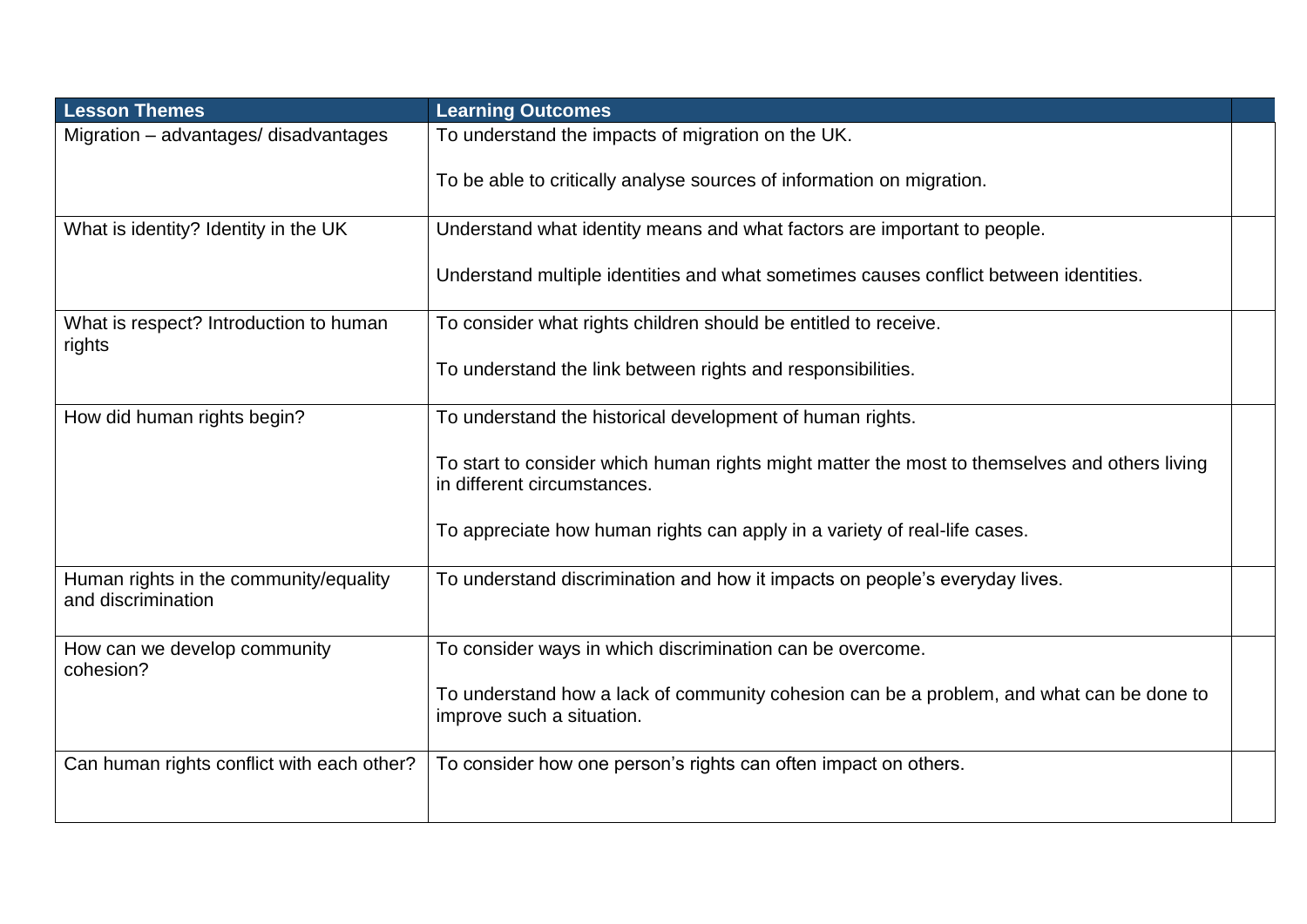| <b>Lesson Themes</b>                                     | <b>Learning Outcomes</b>                                                          |  |
|----------------------------------------------------------|-----------------------------------------------------------------------------------|--|
| What's the difference between legal and<br>moral rights? | To understand how the law is used to protect people's human rights.               |  |
|                                                          | To consider what discriminatory actions people might need protection from.        |  |
|                                                          | To consider how the state can protect people.                                     |  |
| Political rights                                         | To investigate political rights and be able to explain their significance.        |  |
|                                                          | To understand how political rights are under threat today.                        |  |
|                                                          | To discuss how political rights can be safeguarded.                               |  |
| Should we scrap the Human Rights Act?                    | To understand how the Human Rights Act influences the lives of people in the UK.  |  |
|                                                          | To consider cases both for and against scrapping the Human Rights Act.            |  |
|                                                          | To participate in a debate.                                                       |  |
| Rights in the workplace                                  | To understand that there are laws which protect employees.                        |  |
|                                                          | To know about the protection that is offered by these laws.                       |  |
|                                                          | To stand in other people's shoes to experience issues relating to employment law. |  |
| Rights and duties of citizens / rule of law              | To understand and explain how the rule of law is important.                       |  |
|                                                          | To consider what duties people have under the rule of law.                        |  |
|                                                          |                                                                                   |  |
|                                                          |                                                                                   |  |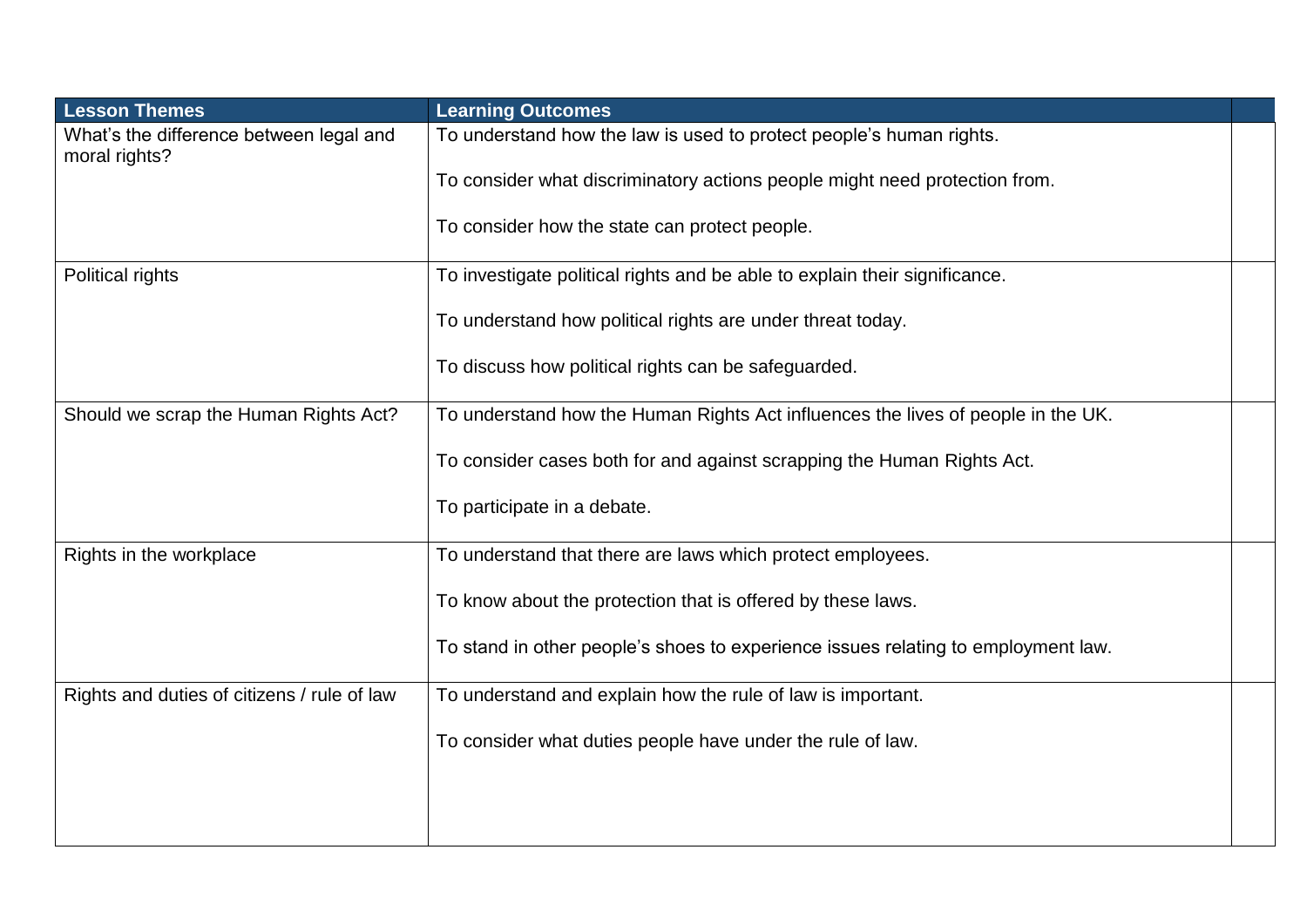| <b>Lesson Themes</b>                           | <b>Learning Outcomes</b>                                                               |  |
|------------------------------------------------|----------------------------------------------------------------------------------------|--|
| Who represents us?                             | To understand how decisions are made about your local area.                            |  |
|                                                | To find out about the councillors who are responsible for the local area.              |  |
|                                                | To consider whether local decisions should be made locally.                            |  |
| How does the council work?                     | To understand who runs services and how local councils function.                       |  |
| What does the council do?                      | To understand which services are provided by the council.                              |  |
|                                                | To investigate where the council's funding comes from.                                 |  |
|                                                | To develop an awareness of the trade-offs councils have to make when setting a budget. |  |
|                                                | To consider the factors that affect decision-making.                                   |  |
| Identifying local problems/solutions           | To consider how best to make your voice heard with the local council.                  |  |
|                                                | To look at a variety of local problems and consider possible solutions.                |  |
| Presentations and Q&A with local<br>councillor | To understand the day-to-day work of a local councillor.                               |  |
|                                                | To present issues of local concern to a decision-maker.                                |  |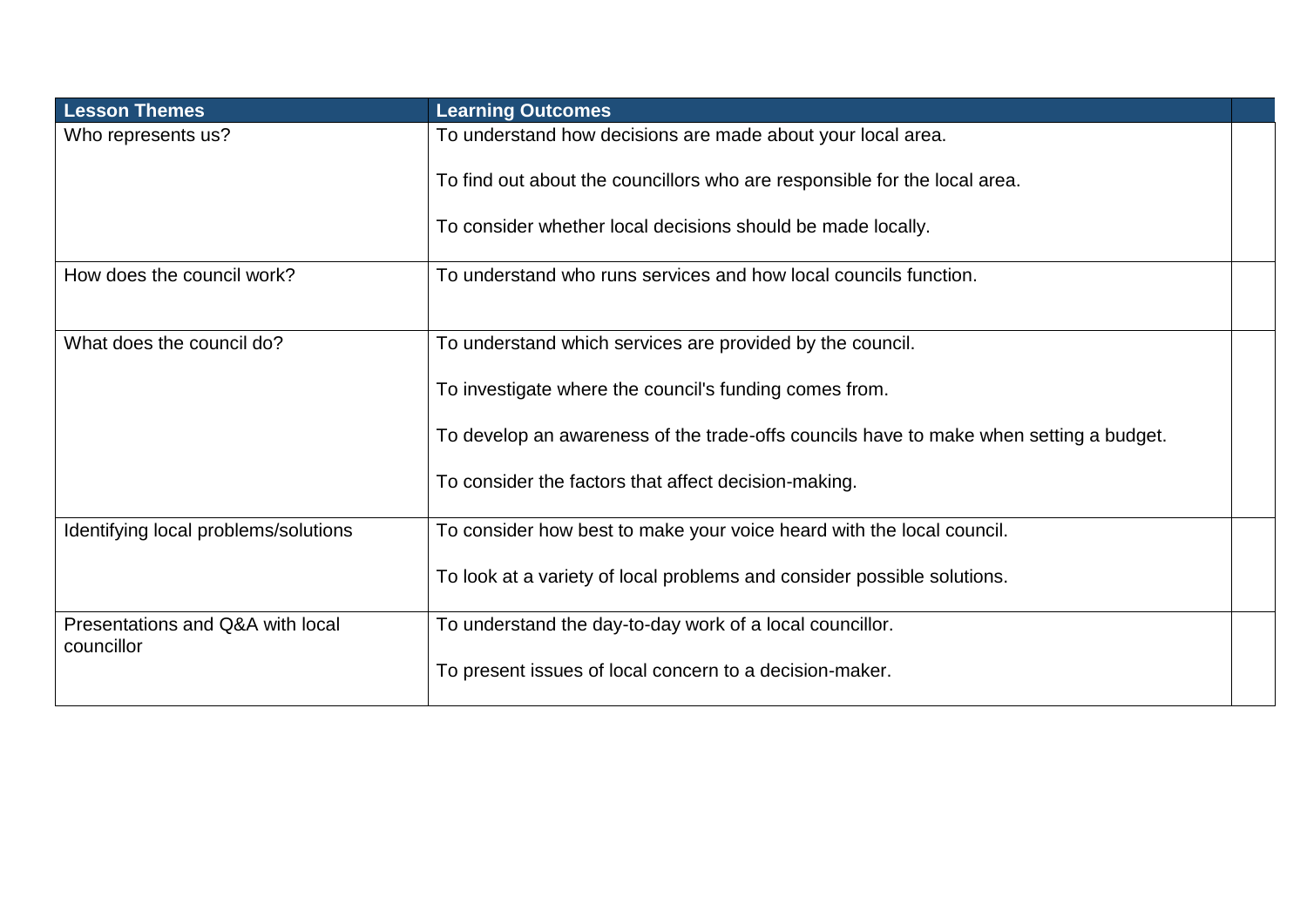# **Theme B: Democracy at work in the UK**

| <b>Lesson Themes</b>                | <b>Learning Outcomes</b>                                                                    |  |
|-------------------------------------|---------------------------------------------------------------------------------------------|--|
| Getting elected - how does it work? | To understand the process of getting elected to Parliament.                                 |  |
| Does every vote actually count?     | To investigate the worth of individual votes in different parts of the UK.                  |  |
|                                     | To consider the problems in our current voting system.                                      |  |
|                                     | To investigate possible solutions such as different voting systems.                         |  |
| Who shall I vote for?               | To recognise the main political parties in the UK.                                          |  |
|                                     | To investigate what political parties stand for and recognise similarities and differences. |  |
|                                     | To consider their own views in relations to political parties and policies.                 |  |
| Getting into power                  | To consider what it takes for candidates to win elections.                                  |  |
|                                     | To look at how General Elections are fought.                                                |  |
|                                     | To be able to explain an overview of how candidates get elected to Parliament.              |  |
| Class mock election preparation     | To consider the different roles involved in fighting an election.                           |  |
|                                     | To decide what policies might appeal to the electorate.                                     |  |
| Class mock election and count       | To consider the different roles involved in fighting an election.                           |  |
|                                     | To decide what policies might appeal to the electorate.                                     |  |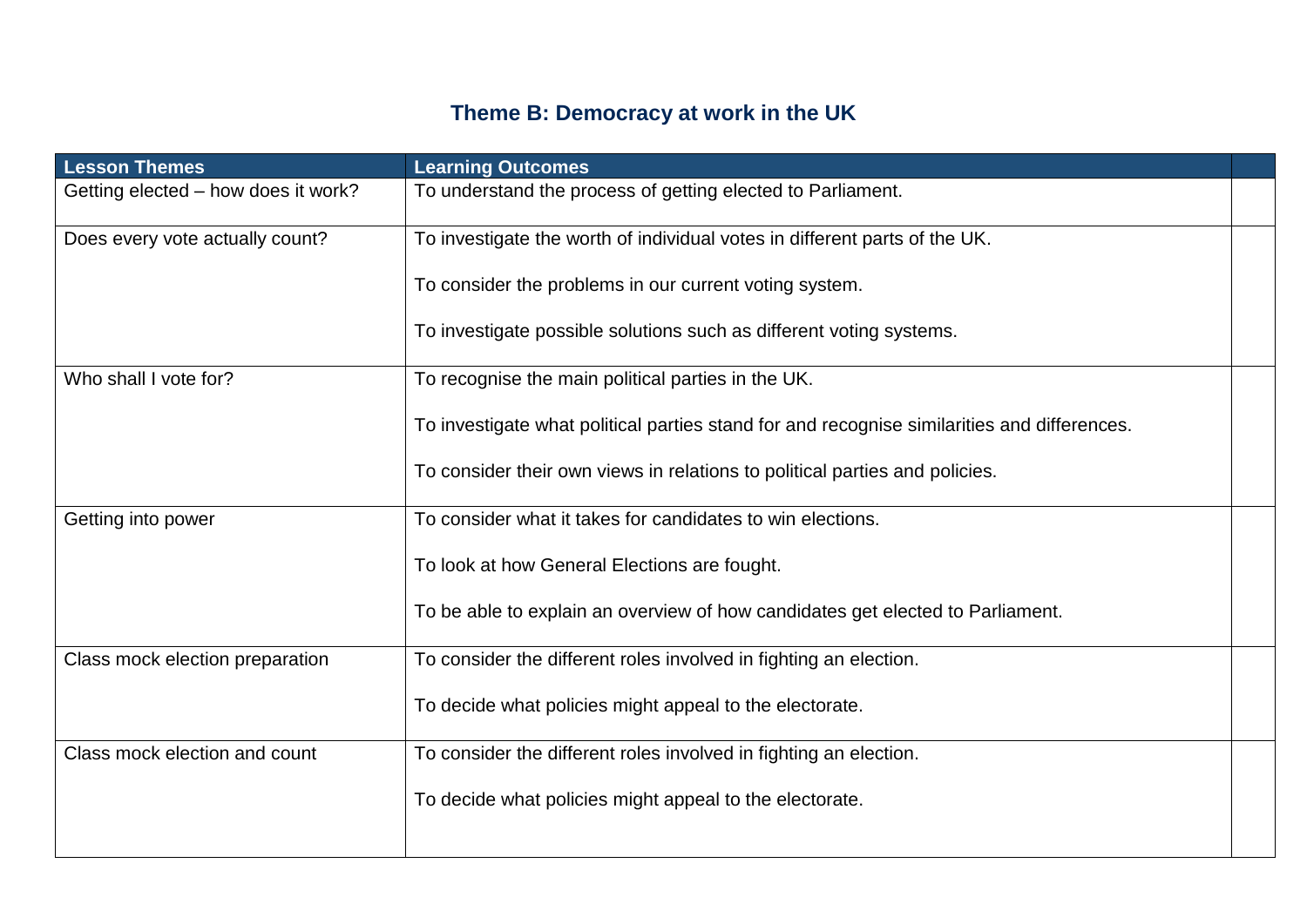| <b>Lesson Themes</b>                                               | <b>Learning Outcomes</b>                                                                     |  |
|--------------------------------------------------------------------|----------------------------------------------------------------------------------------------|--|
| Forming a government                                               | To consider how governments are formed in the UK.                                            |  |
| How are laws made?                                                 | To investigate where laws come from.                                                         |  |
|                                                                    | To consider how laws are made in our parliamentary system and the different stages involved. |  |
| Westminster - does it need reforming?                              | To form a view on whether Parliament needs reforming.                                        |  |
|                                                                    | To investigate a variety of different cases for and against Parliamentary reform.            |  |
| Preparation for visit by Peers in Schools<br>Programme or local MP | To discuss topical issues with a Peer or MP.                                                 |  |
|                                                                    | To learn about the role of a Peer or MP.                                                     |  |
| Q&A session led by Peers in Schools<br>Programme or by local MP    | To discuss topical issues with a Peer or MP.                                                 |  |
|                                                                    | To learn about the role of a Peer or MP.                                                     |  |
| Apart or together? The United Kingdom                              | To consider how the history of the United Kingdom impacts the present day.                   |  |
|                                                                    | To understand how devolution has impacted the UK.                                            |  |
|                                                                    | To look at the case for English City Region devolution.                                      |  |
| How are we governed?                                               | To understand how governments function through departments and ministers.                    |  |
|                                                                    | To consider what issues departments focus on.                                                |  |
|                                                                    | To discuss how civil servants help the work of ministers.                                    |  |
| How are we governed?                                               | To consider the different pressures facing decision-makers in allocating budgets.            |  |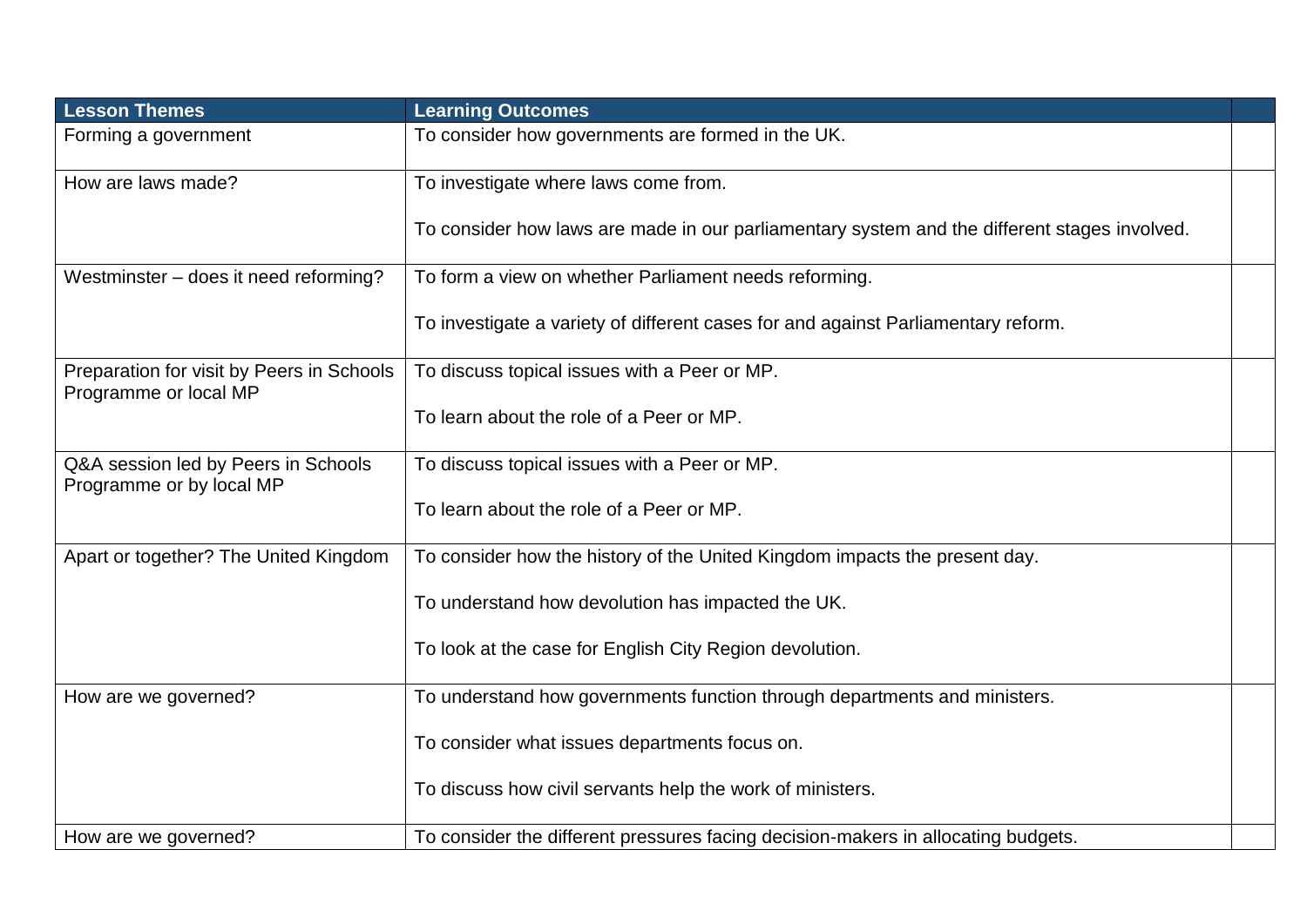# **Theme C: Law and justice**

| <b>Lesson Themes</b>                                               | <b>Learning outcomes</b>                                                                                                                 |  |
|--------------------------------------------------------------------|------------------------------------------------------------------------------------------------------------------------------------------|--|
| What is the point of law?                                          | To investigate why laws are needed in society and how they impact on people's everyday lives.                                            |  |
| What is the law?                                                   | To consider a basic definition of the law.                                                                                               |  |
|                                                                    | To investigate how law-making and different parts of the justice system are interlinked.                                                 |  |
| Criminal and civil law: what's the<br>difference?                  | To investigate the key differences between civil and criminal law.                                                                       |  |
|                                                                    | To apply this knowledge to different situations and decide whether they are matters to be dealt<br>with under civil or criminal law.     |  |
| Who puts the law into practice?                                    | To consider the various different roles involved in the criminal justice system.                                                         |  |
| Criminal courts: how do they work and<br>what are their functions? | To be able to explain the different roles in the criminal justice system.                                                                |  |
| How are civil disputes solved?                                     | To consider what sort of civil disputes people and businesses might have.                                                                |  |
|                                                                    | To investigate various options available to businesses and individuals in seeking to solve civil<br>disputes.                            |  |
| What sort of sentence?                                             | To consider the role of judges in using guidance to set sentences.                                                                       |  |
|                                                                    | To discuss your views about the appropriateness of sentences, depending on the crimes<br>committed by individuals.                       |  |
| Court role-play preparation                                        | To further develop your understanding of how a court functions and see how the different roles in<br>the justice system are carried out. |  |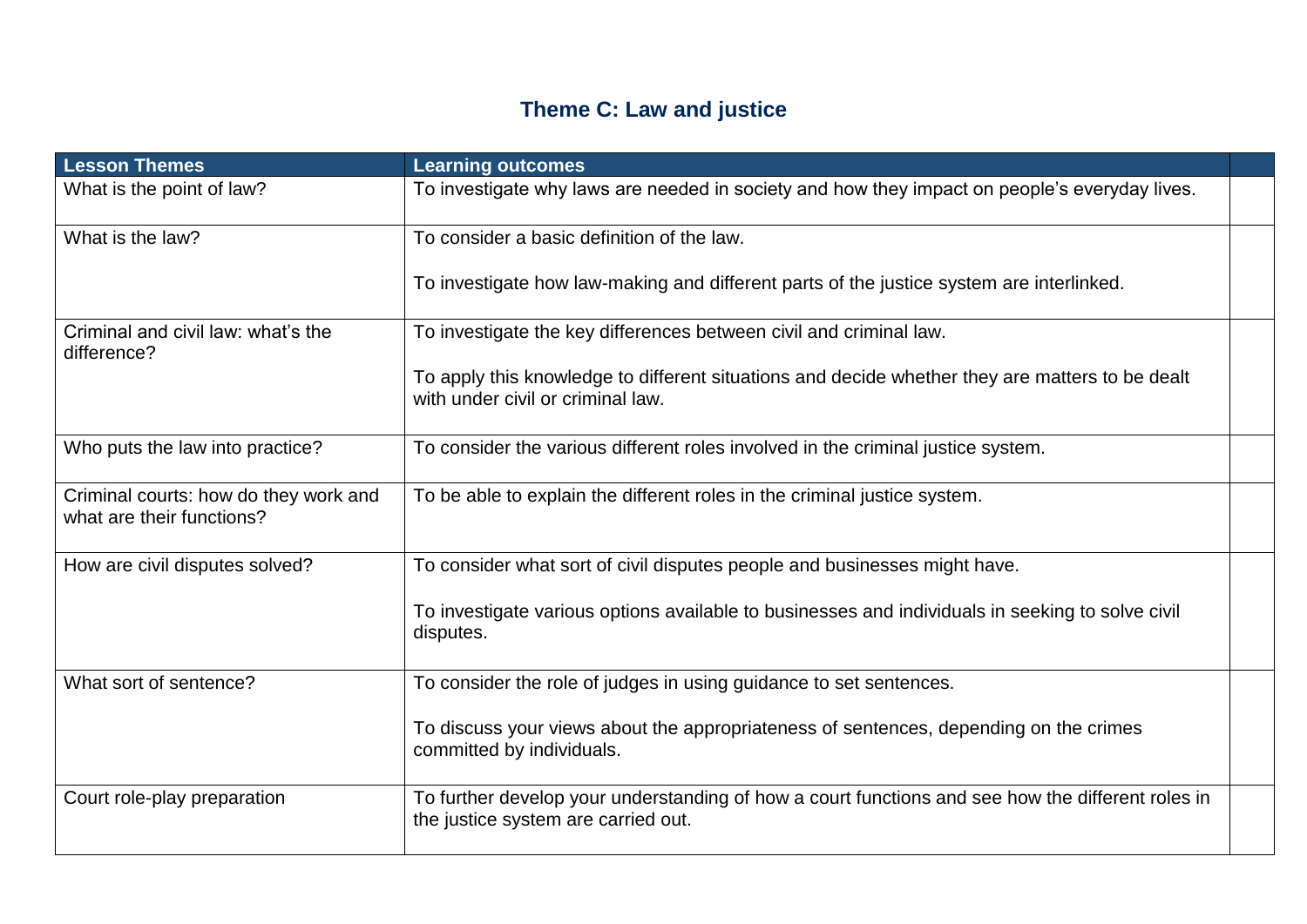| Court role-play presentation                                                                          | To further develop your understanding of how a court functions and see how the different roles in<br>the justice system are carried out. |  |
|-------------------------------------------------------------------------------------------------------|------------------------------------------------------------------------------------------------------------------------------------------|--|
| Q&A with Magistrates in the Community                                                                 | To be able to investigate the role of a magistrate.                                                                                      |  |
| Young people and the justice system                                                                   | To look at the age of criminal responsibility around the world and consider whether it should<br>change in Britain.                      |  |
|                                                                                                       | To investigate the murder of James Bulger by two ten-year-old boys.                                                                      |  |
| What's happening to crime?                                                                            | To compare how your perception of crime compares to the reality.                                                                         |  |
|                                                                                                       | To use data to make comparisons of crime rates in different parts of your own town/city.                                                 |  |
| Prepare group presentations ahead of<br>the PCC's visit on how best to reduce                         | To consider different solutions for reducing youth crime.                                                                                |  |
| youth crime (Part 1)                                                                                  | To be able to outline the role of a Police and Crime Commissioner and explain why it has been a<br>controversial position.               |  |
| Prepare group presentations ahead of<br>the PCC's visit on how best to reduce<br>youth crime (Part 2) | To consider different solutions for reducing youth crime.                                                                                |  |
| Q&A with local Police and Crime<br>Commissioner (PCC) presenting ideas                                | To investigate the role of the PCC.                                                                                                      |  |
| The law: a citizen's rights and<br>responsibilities                                                   |                                                                                                                                          |  |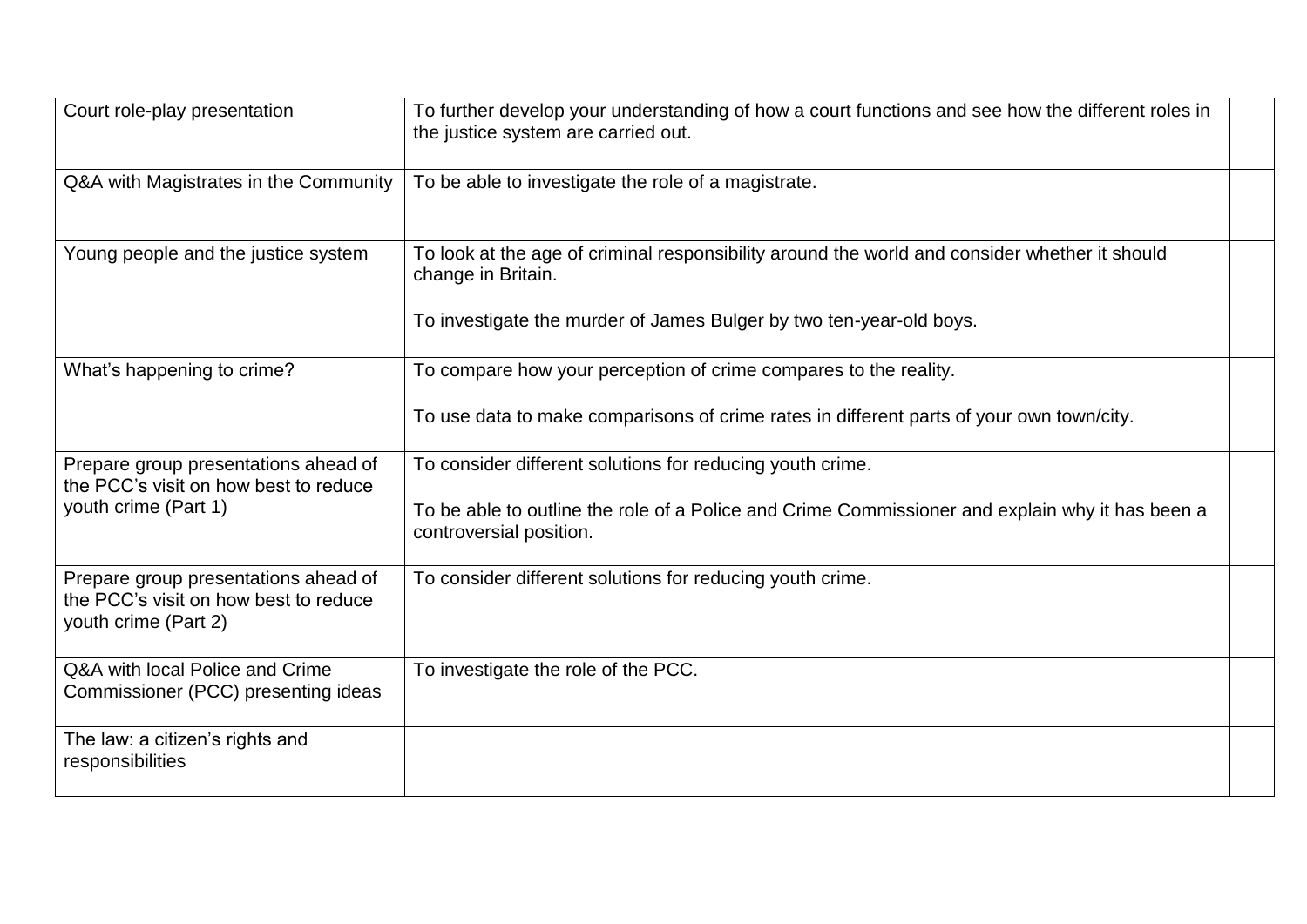### **Theme D: Power and influence**

| <b>Lesson Themes</b>                                                                       | <b>Learning Outcomes</b>                                                                                       |  |
|--------------------------------------------------------------------------------------------|----------------------------------------------------------------------------------------------------------------|--|
| How to contribute and have influence in<br>a democratic society?                           | To consider the different ways that people can contribute and engage in a democratic society.                  |  |
| Having your say in other parts of the<br>world: comparing democracies and<br>dictatorships | To compare the key differences between dictatorships and democracies around the world.                         |  |
| Group presentations: case studies of<br>individual democracies and<br>dictatorships        | To work together to produce a presentation about a dictatorship or democracy of your choice.                   |  |
| What is the media and its role in<br>society?                                              | To consider the role of the media and critically evaluate whether it is being met.                             |  |
| Why should the press be free?                                                              | To consider why freedom of the press is important.                                                             |  |
|                                                                                            | To investigate scenarios and countries around the world the freedom of the press to report is<br>under threat. |  |
| Sampling media, telling fact from<br>opinion exercise                                      | To use newspapers to distinguish fact from opinion.                                                            |  |
| Is the media honest and truthful and<br>how is it regulated?                               | To develop critical awareness of the media.                                                                    |  |
|                                                                                            | To consider whether the 'Hacked Off' campaign is right to demand tighter media regulation.                     |  |
| Does the media just report or shape<br>public opinion?                                     | To examine case studies and consider whether the media shapes or simply follows public opinion.                |  |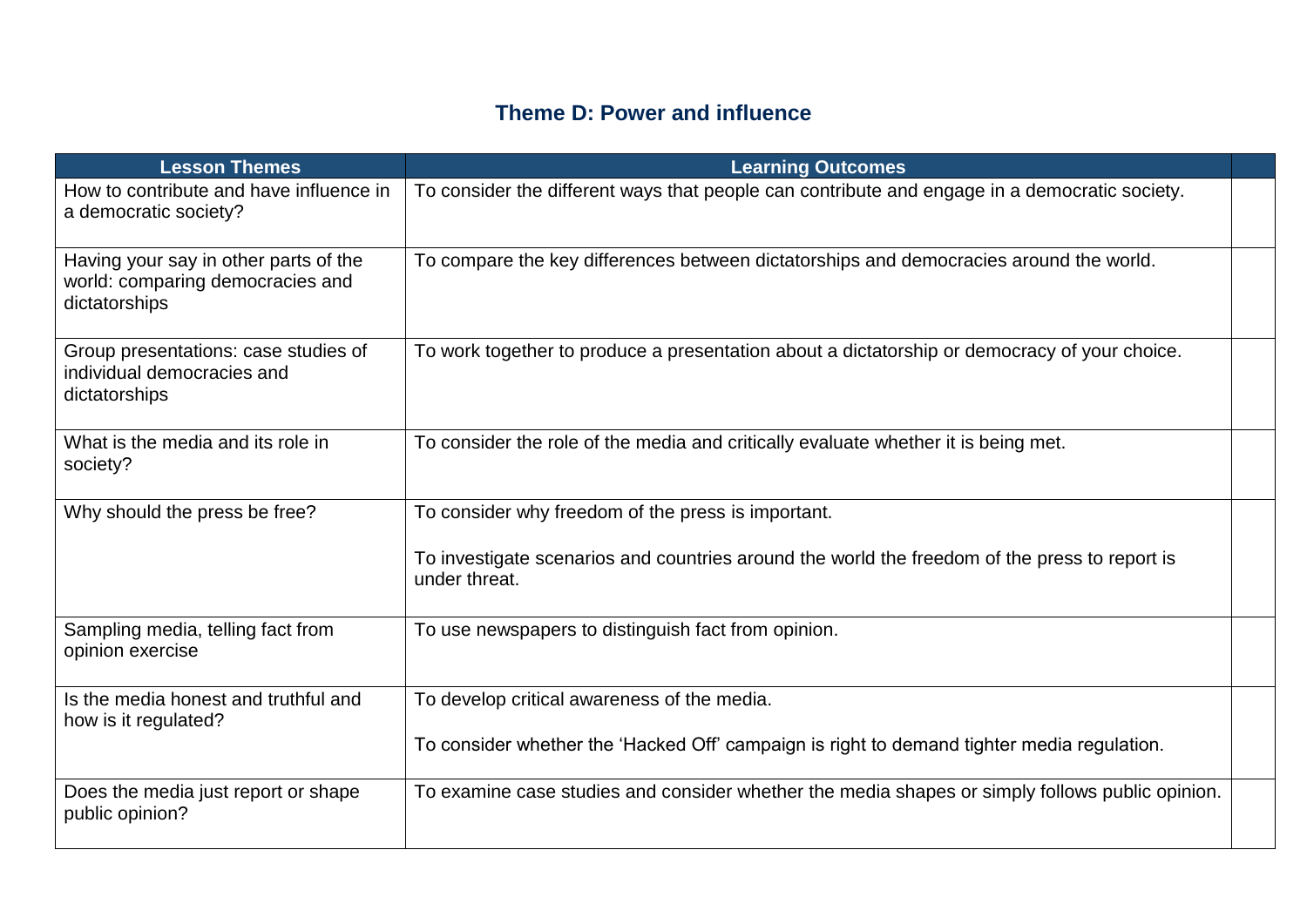| <b>Lesson Themes</b>                                                                                | <b>Learning Outcomes</b>                                                                               |  |
|-----------------------------------------------------------------------------------------------------|--------------------------------------------------------------------------------------------------------|--|
| What does the EU do (and how is it<br>different to the Council of Europe?)                          | To consider how the European Union works and how it impacts on the daily lives of people in the<br>UK. |  |
| Benefits of EU membership and what its<br>critics say                                               | To consider arguments both for and against Britain's membership of the European Union.                 |  |
| EU simulation exercise part 1                                                                       | Understand the work of the EU.                                                                         |  |
|                                                                                                     | Consider how the EU operates across its member states.                                                 |  |
| EU simulation exercise part 2                                                                       | Understand the work of the EU.                                                                         |  |
|                                                                                                     | Consider how the EU operates across its member states.                                                 |  |
| Q&A with an MEP                                                                                     | To investigate the role of a member of the European Parliament.                                        |  |
| What is the United Nations?                                                                         | To understand the role of the UN and why it was formed.                                                |  |
|                                                                                                     | To give examples of its work internationally.                                                          |  |
| The UK's membership of the UN and is<br>it an effective tool to end disagreements<br>and conflicts? | To investigate the United Nations and to come to make a considered appraisal of its<br>effectiveness.  |  |
|                                                                                                     | To consider international humanitarian law and its ramifications.                                      |  |
| Model UN role-play preparation                                                                      | To understand what a model UN session is (MUN).                                                        |  |
|                                                                                                     | To prepare to play a part in a model UN session.                                                       |  |
| Model UN role-play                                                                                  | To learn about the function of the UN through a model UN simulation.                                   |  |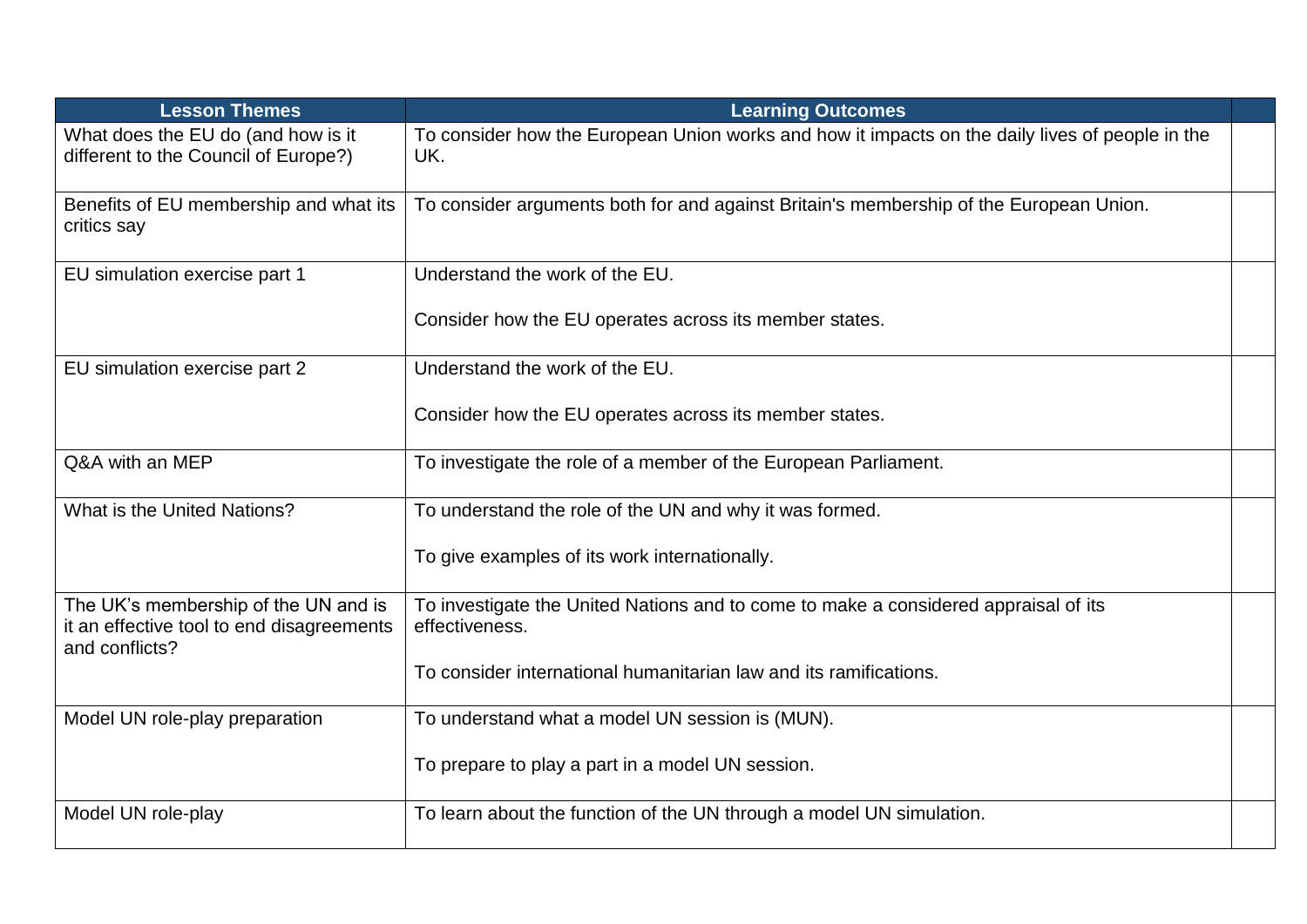| <b>Lesson Themes</b>                                        | <b>Learning Outcomes</b>                                                                                              |  |
|-------------------------------------------------------------|-----------------------------------------------------------------------------------------------------------------------|--|
| Is there still a point to the<br>Commonwealth?              | To understand the role of the Commonwealth and start to form a view of whether the organisation<br>is relevant today. |  |
| NATO and other trans-national<br>organisations investigated | To investigate NATO and the work of other trans-national organisations.                                               |  |